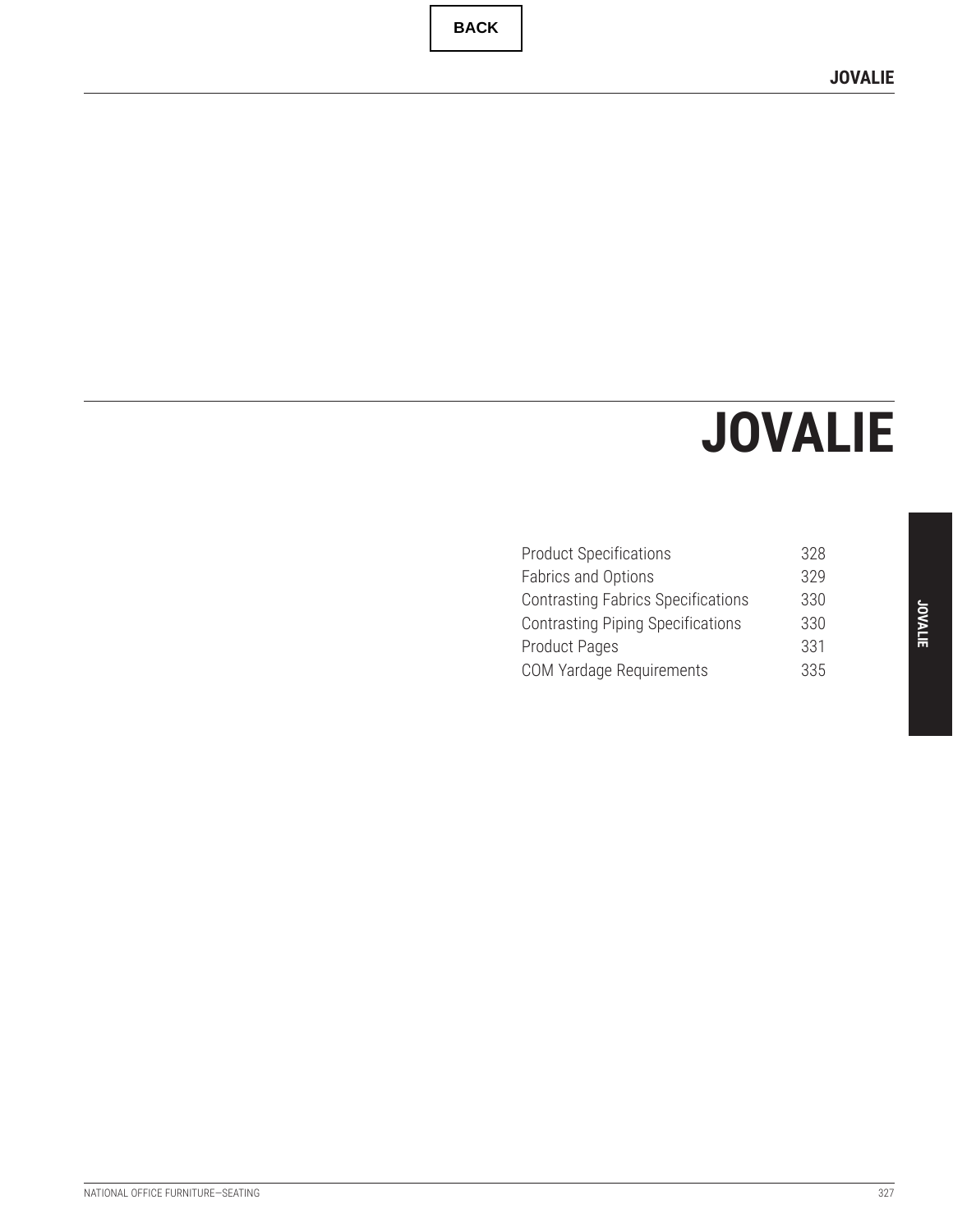## <span id="page-1-0"></span>**JOVALIE**

## **JOVALIE PRODUCT SPECIFICATIONS**

#### **LOUNGE**

#### **FRAME CONSTRUCTION**

- Interior frame is constructed of plywood with tenon joints that are glued and stapled for maximum joint stability
- Extreme back is shaped by a 100% recycled plastic shell

#### **SEAT CONSTRUCTION**

• Seat cushions are attached and feature 5" high grade polyurethane foam placed on a webbed panel

#### **BACK & ARM CONSTRUCTION**

- Back consists of 2" high grade polyurethane foam stretched over coil springs
- Arms are integrated into the curve of the back and consist of 2" high grade polyurethane foam stretched over plywood frame

#### **UPHOLSTERY DETAIL**

- Due to dimensional design of the back, stripes and large patterns are not recommended, as they will appear distorted or wavy
- All models feature welt cord framing detail, referred to as piping. Small patterns are not recommended for the piping as it may appear distorted or wavy
- Available with contrasting fabric or contrasting piping
- To maintain a soft sit, comfort wrinkles are acceptable with certain fabrics
- On larger units, puddling may occur over time with certain fabrics

#### **MOBILE**

• Available with hard or soft 11/2" non-locking, dual-wheel casters

#### **SWIVEL**

- Metal swivel base is 25" in diameter with rubber glides
- Features 360° swivel

#### **GLIDES**

• UL Listed

• Black, hard, and soft combination glides are standard

#### **POWER & USB GROMMETS**

• Integrated power grommet available on static models only when CUT-G32 is specified

- Hardwire and Plug solutions available
- Features 1 power outlet or 1 USB A+C combo ports
- Grommet available in black, white, light grey, and dark grey
- Must be field installed

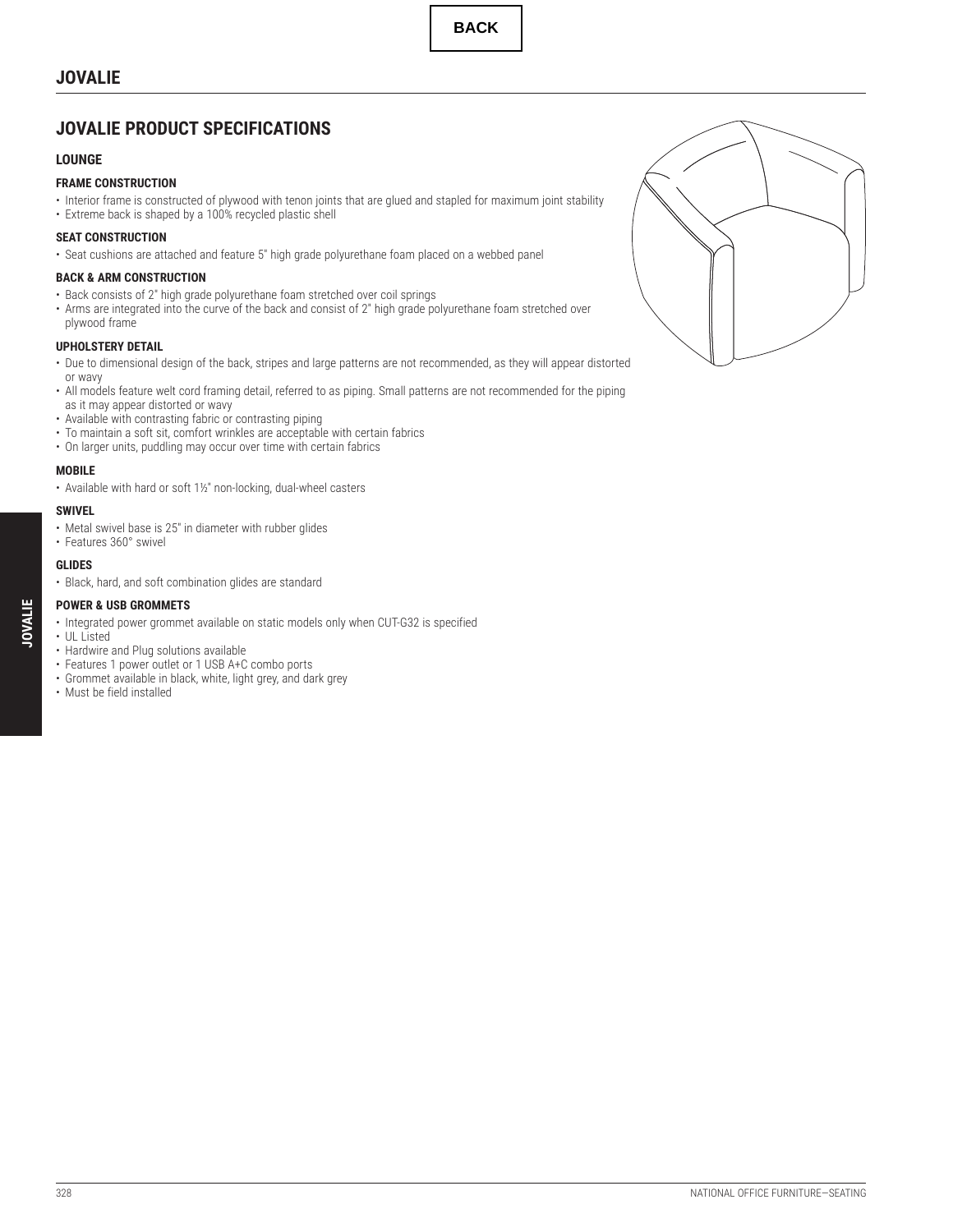### **JOVALIE**

#### <span id="page-2-0"></span>**FABRICS**

Grade 1 Cali

Entwine Input Melange Ridge Spark Vessel Zig Zag

Grade 2 Bliss Brilliant COM Dolce Dorset Intuition Orbit Phrase Pixie Sedona Stancil Strand Grade 3 COL Silvertex

| Grade 4  | Connect Four<br>Echo<br>Masquerade                                        |
|----------|---------------------------------------------------------------------------|
| Grade 5  | Mode                                                                      |
| Grade 6  | Essence/Ultraleather                                                      |
| Grade 7  | Brisa<br>Brisa Distressed<br>Reef Pro<br>Silica<br>Silica Etch<br>Tottori |
| Grade L7 | Davenport                                                                 |
| Grade L8 | Florence                                                                  |

#### **POWER/USB GROMMET CUTOUT OPTIONS**

(\$30 list upcharge per location)<br>CUT-G32L Cutout, Left<br>CUT-G32R Cutout, Right CUT-G32L Cutout, Left CUT-G32R Cutout, Right CUT-G32LR Cutout, Left & Right X No Cutout Grommets sold separately; reference pages [333](#page-6-0)[-334](#page-7-0) for model numbers and pricing.

## **CASTERS**

C31 Hard Dual Wheel, Black (standard)

C32 Soft Dual Wheel, Black (add \$67 list)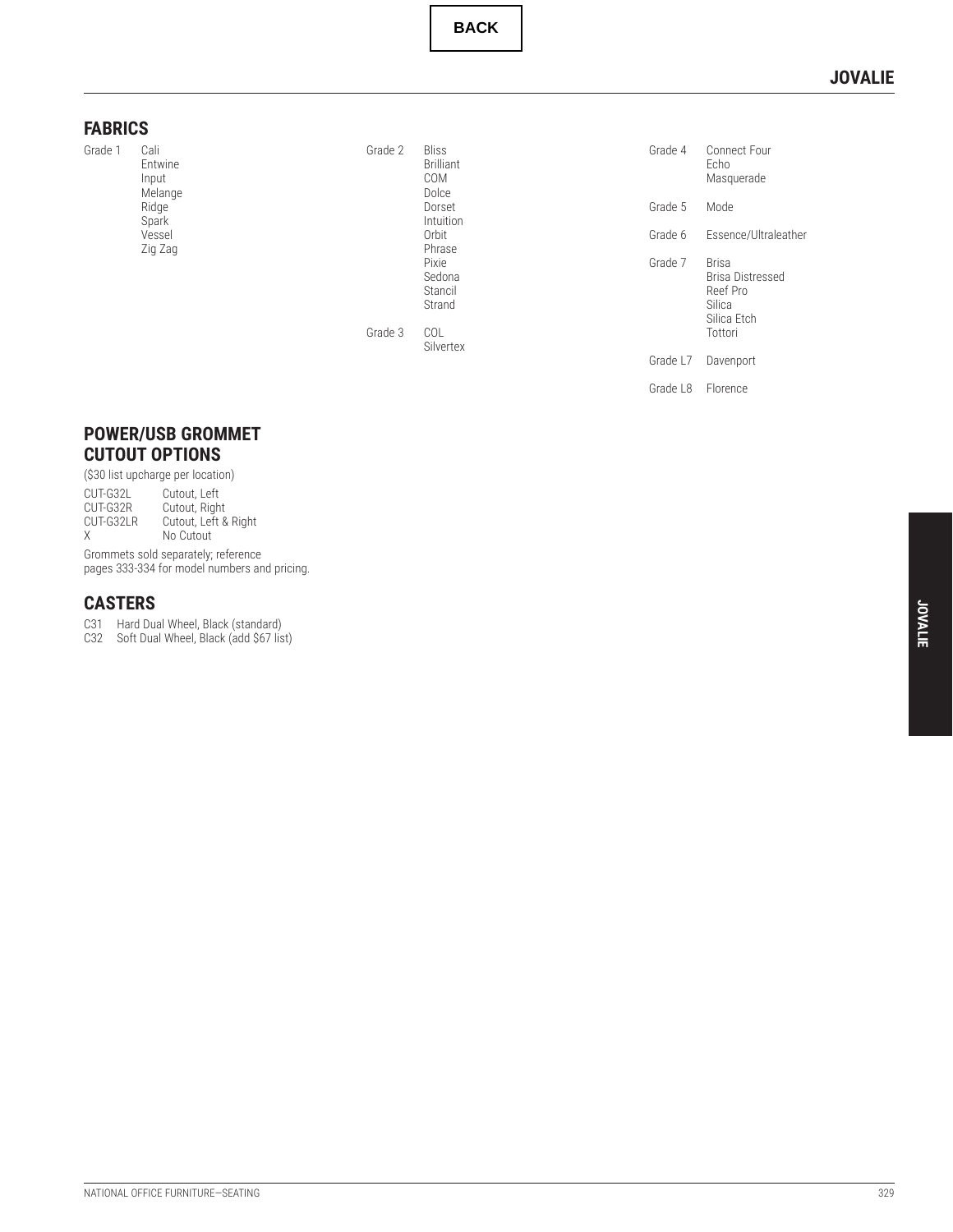## <span id="page-3-0"></span>**TO ORDER CONTRASTING FABRIC, SPECIFY**

**JOVALIE Lounge w/ Contrasting Fabric One Seat page [331](#page-4-0) Two Seat page [332](#page-5-0) Three Seat page [332](#page-5-0)**

- 1. Model Number plus "X"
- 2. Back Fabric Grade Number/Cover Number
- 3. Extreme Back Fabric Grade Number/Cover Number
- 4. Seat Fabric Grade Number/Cover Number
- 5. Piping Fabric Grade Number/Cover Number
- 6. Grommet (when applicable)
- 7. Casters (when applicable)

## **TO ORDER CONTRASTING PIPING, SPECIFY**

#### **JOVALIE Lounge w/ Contrasting Piping One Seat page [331](#page-4-0) Two Seat page [332](#page-5-0)**

## **Three Seat page [332](#page-5-0)**

- 1. Model Number plus "P"
- 2. Upholstery Fabric Grade Number/Cover Number
- 3. Piping Fabric Grade Number/Cover Number
- 4. Grommet (when applicable)
- 5. Casters (when applicable)





Contrasting Piping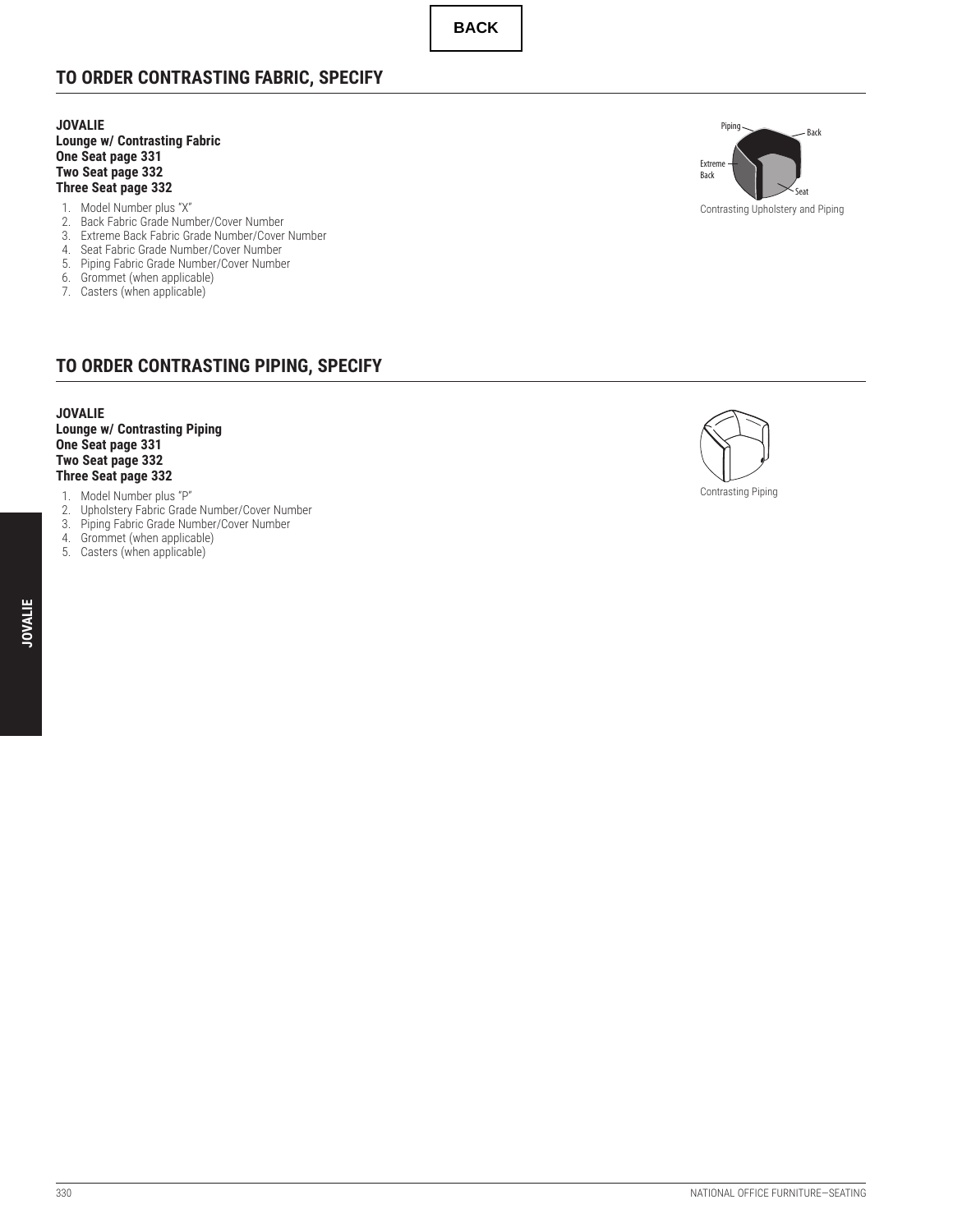#### **JOVALIE**

#### **TO ORDER, SPECIFY:**

- See page [329](#page-2-0) for Jovalie options
- See page [330](#page-3-0) for Contrasting Piping options See page [335](#page-8-0) for COM fabric yardage
- 1. Model Number 2. Fabric Grade Number
- 
- 3. Cover Number
- 4. Grommet (when applicable)
- 5. Casters (when applicable)

**MODEL GRADE / LIST PRICE**

#### <span id="page-4-0"></span>**SINGLE SEAT**



## Single Seat without Grommet

**NO.**



|                          |                            |                                         |                    |      | 2/COM | 3/COL                                                | 4    | 5                   |      |                                      |      | L8               |
|--------------------------|----------------------------|-----------------------------------------|--------------------|------|-------|------------------------------------------------------|------|---------------------|------|--------------------------------------|------|------------------|
| <b>N94L1A</b>            | Single Seat, Static        |                                         | S                  | 3598 | 3732  | 3791                                                 | 3892 | 3997                | 4182 | 4425                                 | 5585 | 5954             |
| N94L1AC                  | Single Seat, Mobile        |                                         |                    | 3788 | 3922  | 3981                                                 | 4082 | 4187                | 4372 | 4615                                 | 5775 | 6144             |
| N94L1ASM                 | Single Seat w/ 360° Swivel |                                         |                    | 3998 | 4132  | 4191                                                 | 4292 | 4397                | 4582 | 4825                                 | 5985 | 6354             |
| <b>DIMENSIONS</b>        |                            |                                         |                    |      |       |                                                      |      |                     |      |                                      |      |                  |
| Width<br>Depth<br>Height | 381/2<br>34<br>281/4       | Seat Height<br>Seat Depth<br>Seat Width | 15%<br>21<br>263/4 |      |       | Arm Height<br>Arm Width<br>Back Height<br>Back Width | 4    | 261/4<br>15%<br>17½ |      | Weight<br>Swivel Weight<br>Cubic Ft. |      | 83<br>93<br>21.8 |

• Grommet cut-outs are only available on static models, in the right or left position<br>• Contrasting fabric option – specify X (i.e., N94L1AX); see page [330.](#page-3-0) For list pricing, use your electronic specification tool or conta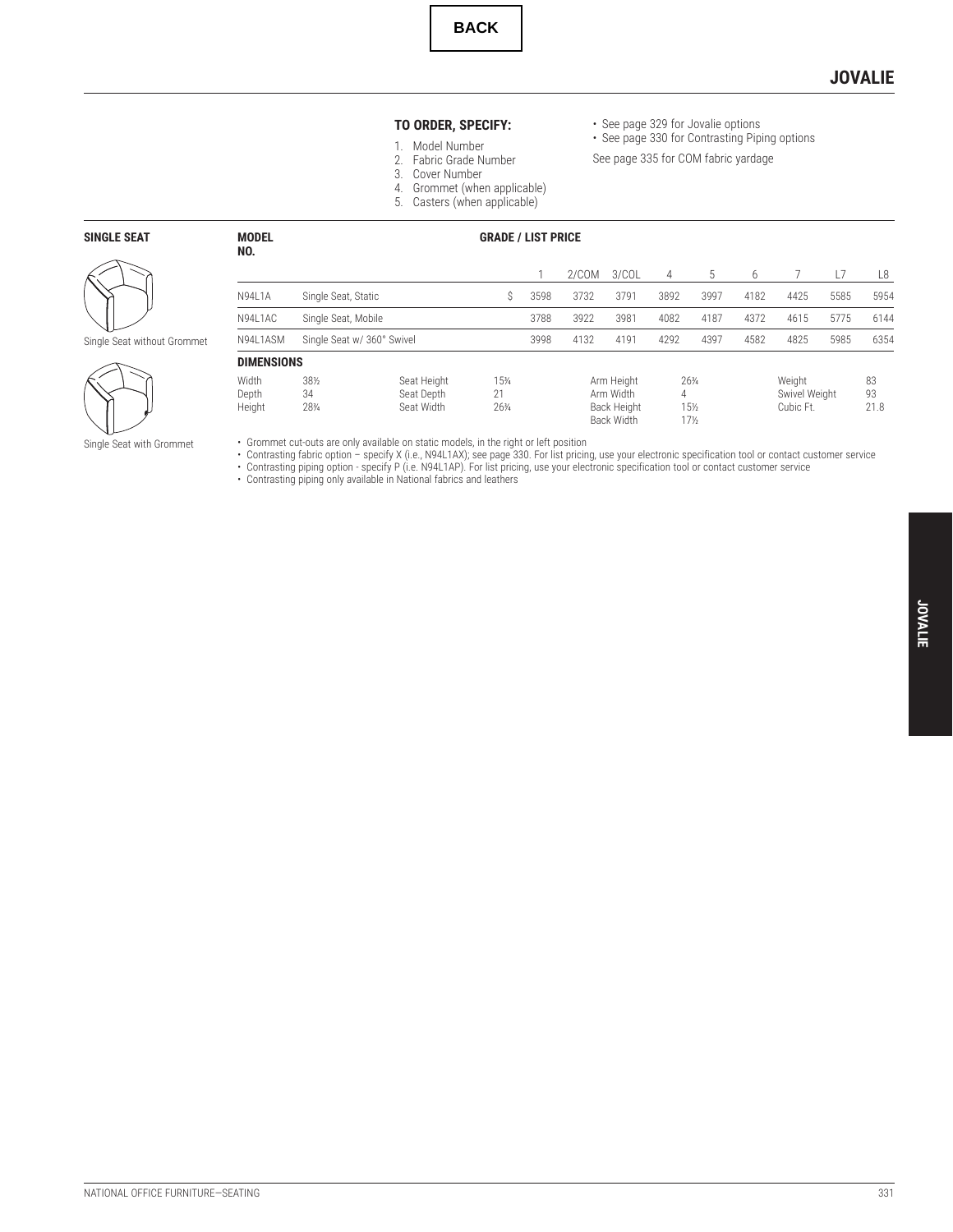- **TO ORDER, SPECIFY:** 1. Model Number
- See page [329](#page-2-0) for Jovalie options
- See page [330](#page-3-0) for Contrasting Piping options
- See page [335](#page-8-0) for COM fabric yardage
- 2. Fabric Grade Number 3. Cover Number
- 4. Grommet (when applicable)

|  |                                     |  | .<br>_____ |  |  |
|--|-------------------------------------|--|------------|--|--|
|  |                                     |  |            |  |  |
|  |                                     |  |            |  |  |
|  |                                     |  |            |  |  |
|  |                                     |  |            |  |  |
|  |                                     |  |            |  |  |
|  |                                     |  |            |  |  |
|  |                                     |  |            |  |  |
|  |                                     |  |            |  |  |
|  |                                     |  |            |  |  |
|  |                                     |  |            |  |  |
|  | the contract of the contract of the |  |            |  |  |
|  |                                     |  |            |  |  |

<span id="page-5-0"></span>



#### **TWO SEADE / LIST PRICE NO.**

|                   |          |             |     |      | 2/COM      | 3/COL       |       | 5               |      |           |      | L8   |
|-------------------|----------|-------------|-----|------|------------|-------------|-------|-----------------|------|-----------|------|------|
| N94L2A            | Two Seat |             |     | 5198 | 5390       | 5474        | 5618  | 5768            | 6032 | 6380      | 8036 | 8564 |
| <b>DIMENSIONS</b> |          |             |     |      |            |             |       |                 |      |           |      |      |
| Width             | 66½      | Seat Height | 16% |      |            | Arm Height  | 263/4 |                 |      | Weight    |      |      |
| Depth             | 34       | Seat Depth  | 21  |      |            | Arm Width   | 4     |                 |      | Cubic Ft. |      | 37.6 |
| Height            | 281/4    | Seat Width  | 54% |      |            | Back Height |       | $15\frac{1}{2}$ |      |           |      |      |
|                   |          |             |     |      | Back Width | 451/2       |       |                 |      |           |      |      |

• Due to the spanning nature of this model, varying degrees of puddling may occur with certain fabrics

• Grommet cut-outs are available in the left position, right position, or both for two and three seat models

• A power in-feed is needed for each grommet location

• Contrasting fabric option – specify X (i.e., N94L2AX); see page [330.](#page-3-0) For list pricing, use your electronic specification tool or contact customer service • Contrasting piping option - specify P (i.e. N94L2AP). For list pricing, use your electronic specification tool or contact customer service

• Contrasting piping only available in National fabrics and leathers

| THREE SEAT |                          |                                |                                         |                    |      | 2/COM | 3/COL                                                | 4    |                       |      |                     |       | L8    |
|------------|--------------------------|--------------------------------|-----------------------------------------|--------------------|------|-------|------------------------------------------------------|------|-----------------------|------|---------------------|-------|-------|
|            | N94L3A                   | Three Seat                     |                                         |                    | 6698 | 6983  | 7107                                                 | 7321 | 7544                  | 7935 | 8451                | 10908 | 11691 |
|            | <b>DIMENSIONS</b>        |                                |                                         |                    |      |       |                                                      |      |                       |      |                     |       |       |
| ∽          | Width<br>Depth<br>Height | $94\frac{1}{4}$<br>34<br>281/4 | Seat Height<br>Seat Depth<br>Seat Width | 15%<br>21<br>481/2 |      |       | Arm Height<br>Arm Width<br>Back Height<br>Back Width | 4    | 263/4<br>15½<br>831/4 |      | Weight<br>Cubic Ft. |       | 53.3  |

• Due to the spanning nature of this model, varying degrees of puddling may occur with certain fabrics

• Grommet cut-outs are available in the left position, right position, or both for two and three seat models

• A power in-feed is needed for each grommet location

• Contrasting fabric option – specify X (i.e., N94L3AX); see page [330.](#page-3-0) For list pricing, use your electronic specification tool or contact customer service

• Contrasting piping option - specify P (i.e. N94L3AP). For list pricing, use your electronic specification tool or contact customer service

• Contrasting piping only available in National fabrics and leathers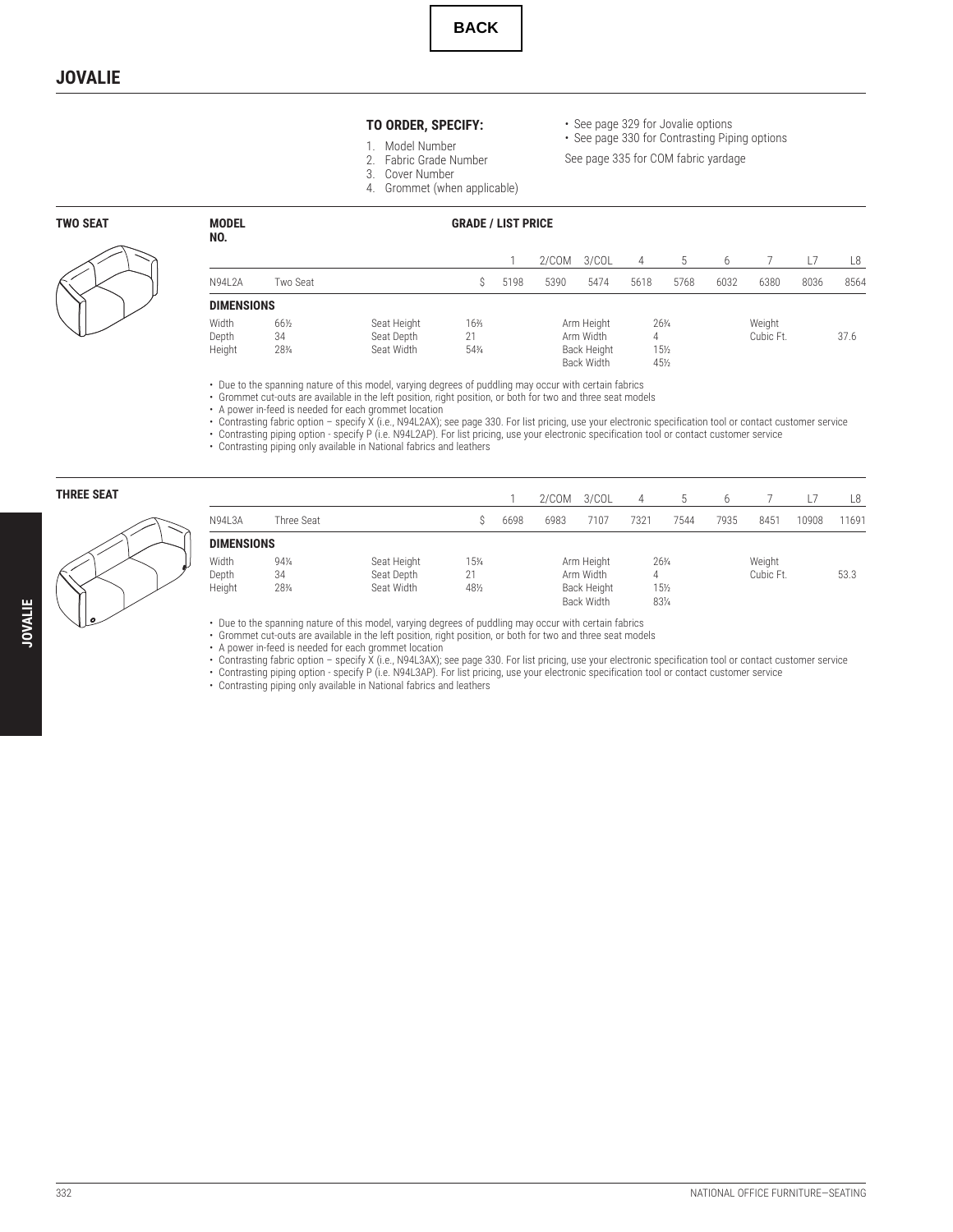## **JOVALIE**

#### **TO ORDER, SPECIFY:**

1. Model Number

<span id="page-6-0"></span>

| <b>POWER ENTRY</b><br>I Bun    | <b>MODEL</b><br>NO. |                                                                                                          |    | <b>LIST PRICE</b> | <b>CARTONED</b><br><b>WEIGHT</b> | <b>CUBIC</b><br><b>FEET</b> |
|--------------------------------|---------------------|----------------------------------------------------------------------------------------------------------|----|-------------------|----------------------------------|-----------------------------|
| e <i>summ</i><br>15            | NAC72ELE4H          | Electrical Power Entry (Hardwire) + 4WC                                                                  | Ŝ. | 183               | 1.95 lbs.                        | 0.38                        |
|                                | NAC48ELE4P          | 48" Electrical Power Entry (20 amp Plug)                                                                 |    | 266               | 1.95 lbs.                        | 0.38                        |
| $\overline{16}$ n<br>Plug View | NAC72ELE4P          | 72" Electrical power entry (20 amp Plug)                                                                 |    | 300               | 2.45 lbs.                        | 0.38                        |
| <b>POWER GROMMET</b>           |                     | • Must be ordered with power or USB grommet<br>• 1 power entry is necessary to power 1 or multiple units |    |                   |                                  |                             |
|                                | NACG32P1ELW         | White                                                                                                    | \$ | 210               | 1.23 lbs.                        | 0.15                        |
| $\mathbb{\mathbb{C}}$          | NACG32P1ELB         | Black                                                                                                    |    | 210               | 1.23 lbs.                        | 0.15                        |
|                                | NACG32P1ELG         | Light Grey                                                                                               |    | 210               | 1.23 lbs.                        | 0.15                        |
|                                | NACG32P1ELD         | Dark Grey                                                                                                |    | 210               | 1.23 lbs.                        | 0.15                        |

| ACG32P1ELB                | Black      | 210 |  |  |  |
|---------------------------|------------|-----|--|--|--|
| ACG32P1ELG                | Light Grey | 210 |  |  |  |
| ACG32P1ELD                | Dark Grey  | 210 |  |  |  |
| Consify model number only |            |     |  |  |  |

• Specify model number only<br>• Must use with power entry<br>• Features 1 power outlet

#### **USB A/C GROMMET**



| NACG32A1ELPDW | White      | 336 | 1.23 lbs. | 0.15 |
|---------------|------------|-----|-----------|------|
| NACG32A1ELPDB | Black      | 336 | 1.23 lbs. | 0.15 |
| NACG32A1ELPDG | Light Grey | 336 | 1.23 lbs. | 0.15 |
| NACG32A1ELPDD | Dark Grev  | 336 | 1.23 lbs. | 0.15 |

• Specify model number only • Must use with power entry • Features USB A/C combo ports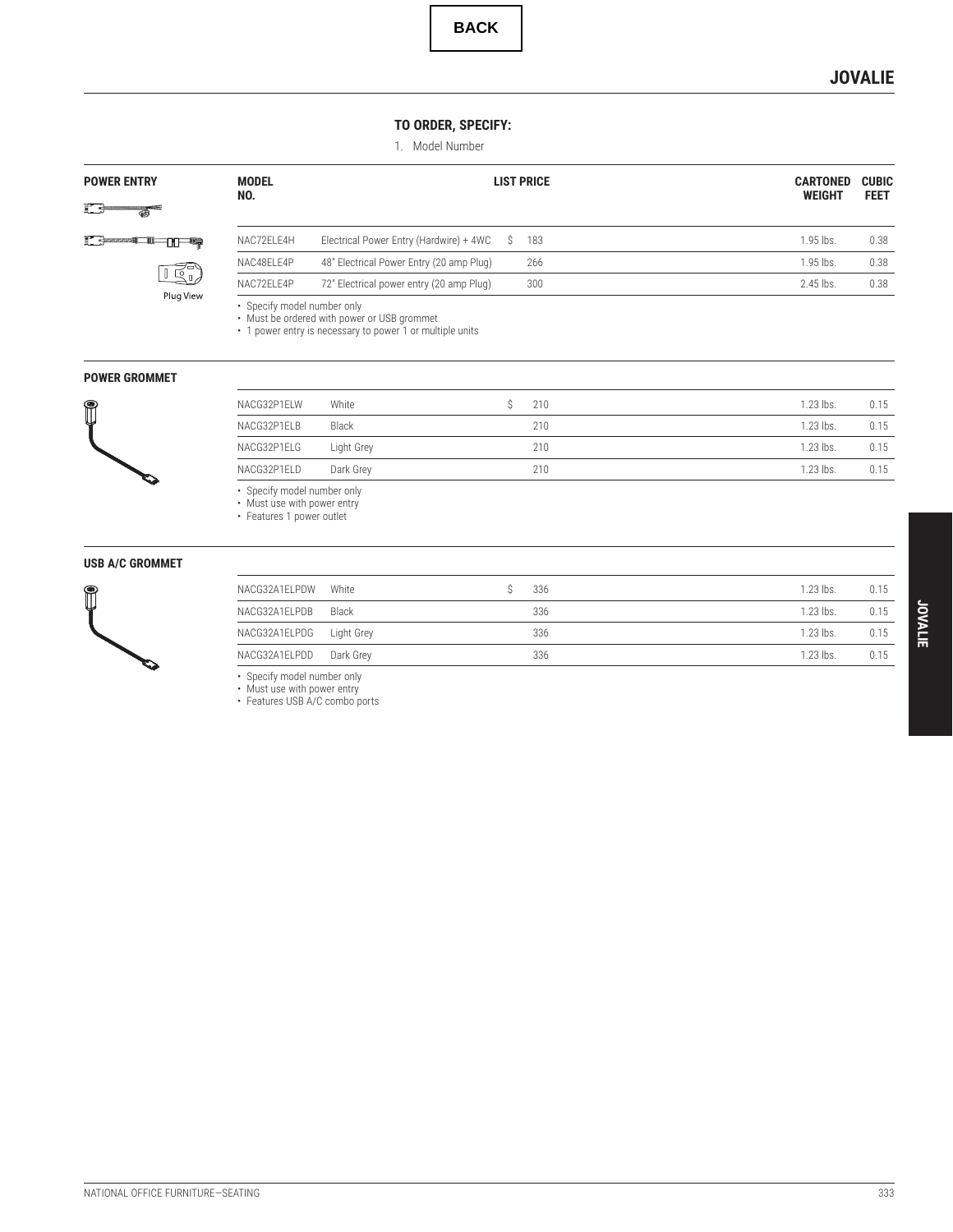#### **TO ORDER, SPECIFY:**

1. Model Number

<span id="page-7-0"></span>

| POWER GROMMET<br><b>CHICAGO HARDWIRE</b> | <b>MODEL</b><br>NO.                                                                   |                       | <b>LIST PRICE</b> | <b>CARTONED</b><br><b>WEIGHT</b> | <b>CUBIC</b><br><b>FEET</b> |
|------------------------------------------|---------------------------------------------------------------------------------------|-----------------------|-------------------|----------------------------------|-----------------------------|
| Î                                        | NACG32PELH6W                                                                          | White, 6' Length      | 293               | 1.23 lbs.                        | 0.15                        |
|                                          | NACG32PELH6B                                                                          | Black, 6' Length      | 293               | 1.23 lbs.                        | 0.15                        |
|                                          | NACG32PELH6G                                                                          | Light Grey, 6' Length | 293               | 1.23 lbs.                        | 0.15                        |
|                                          | NACG32PELH6D                                                                          | Dark Grey, 6' Length  | 293               | 1.23 lbs.                        | 0.15                        |
|                                          | • Specify model number only<br>• Features 1 power outlet<br>• No power entry required |                       |                   |                                  |                             |

| USB A/C GROMMET |                         |
|-----------------|-------------------------|
|                 | <b>CHICAGO HARDWIRE</b> |

 $\mathbb{P}$ 

| NACG32AELHCW | White, 6' Length      | 419 | $1.23$ lbs. | 0.15 |
|--------------|-----------------------|-----|-------------|------|
| NACG32AELHCB | Black, 6' Length      | 419 | $1.23$ lbs. | 0.15 |
| NACG32AELHCG | Light Grey, 6' Length | 419 | $1.23$ lbs. | 0.15 |
| NACG32AELHCD | Dark Grey, 6' Length  | 419 | $1.23$ lbs. | 0.15 |

• Specify model number only<br>• Features 2 USB A/C combo ports<br>• No power entry required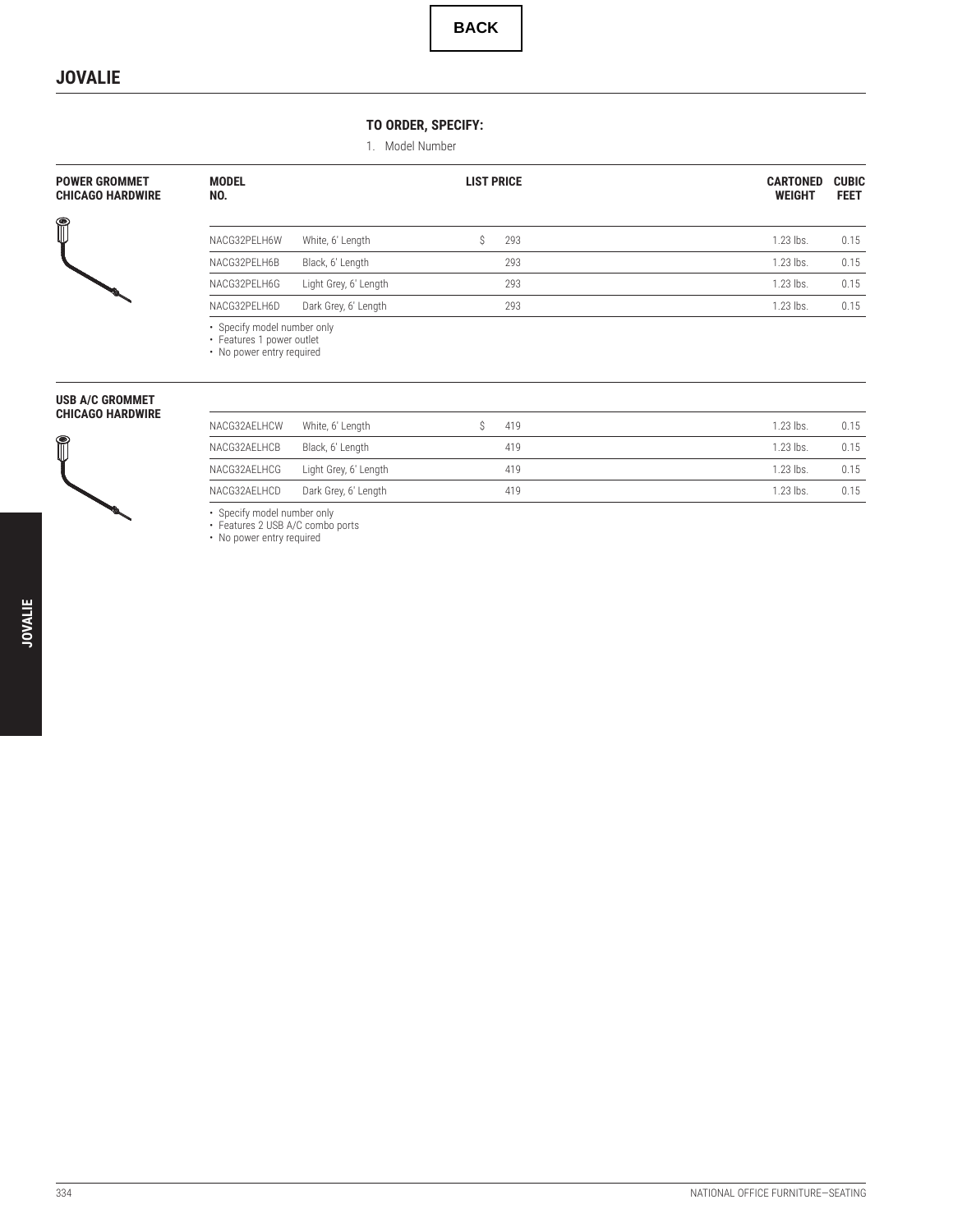## **COM YARDAGE REQUIREMENTS**

<span id="page-8-0"></span>

| <b>MODEL</b>                 | <b>RAILROADED</b><br>Contact customer<br>service 800-482-1717<br>for ydg requirements | <b>NON DIRECTIONAL</b><br>0R<br><b>SOLID</b> | 1"-4" REPEAT<br><b>4" VERTICAL</b><br>X<br><b>4" HORIZONTAL</b> | <b>5"-11" REPEAT</b><br><b>11" VERTICAL</b><br>X<br><b>11" HORIZONTAL</b> | <b>12"-18" REPEAT</b><br><b>18" VERTICAL</b><br>X<br><b>18" HORIZONTAL</b> | <b>COL</b><br><b>SQUARE</b><br><b>FEET</b> |
|------------------------------|---------------------------------------------------------------------------------------|----------------------------------------------|-----------------------------------------------------------------|---------------------------------------------------------------------------|----------------------------------------------------------------------------|--------------------------------------------|
| N94L1A, N94L1AC, N94L1ASM    |                                                                                       | 4.20                                         | 5.40                                                            | 6.90                                                                      | 8.20                                                                       | 83.57                                      |
| N94L1AX, N94L1ACX, N94L1ASMX | Back                                                                                  | 1.80                                         | 2.20                                                            | 3.50                                                                      | 5.20                                                                       | 36.53                                      |
|                              | Extreme                                                                               | 2.40                                         | 2.70                                                            | 2.70                                                                      | 3.70                                                                       | 47.04                                      |
|                              | Seat                                                                                  | 1.40                                         | 2.40                                                            | 2.40                                                                      | 3.10                                                                       | 28.23                                      |
|                              | Piping                                                                                | 0.30                                         | 0.30                                                            | 0.30                                                                      | 0.30                                                                       | 4.98                                       |
| N94L1AP, N94L1ACP, N94L1ASMP | Upholstery                                                                            | 4.20                                         | 5.40                                                            | 6.90                                                                      | 8.20                                                                       | 83.57                                      |
|                              | Piping                                                                                | 0.30                                         | 0.30                                                            | 0.30                                                                      | 0.30                                                                       | 4.98                                       |
| <b>N94L2A</b>                |                                                                                       | 6.00                                         | 8.60                                                            | 10.90                                                                     | 13.70                                                                      | 120.1                                      |
| N94L2AX                      | Back                                                                                  | 2.50                                         | 3.00                                                            | 4.60                                                                      | 5.20                                                                       | 49.26                                      |
|                              | Extreme                                                                               | 3.10                                         | 3.60                                                            | 4.10                                                                      | 4.70                                                                       | 61.99                                      |
|                              | Seat                                                                                  | 2.50                                         | 4.00                                                            | 4.20                                                                      | 4.80                                                                       | 49.26                                      |
|                              | Piping                                                                                | 0.30                                         | 0.30                                                            | 0.30                                                                      | 0.30                                                                       | 6.64                                       |
| N94L2AP                      | Upholstery                                                                            | 6.00                                         | 8.60                                                            | 10.90                                                                     | 13.70                                                                      | 120.1                                      |
|                              | Piping                                                                                | 0.30                                         | 0.30                                                            | 0.30                                                                      | 0.30                                                                       | 6.64                                       |
| <b>N94L3A</b>                |                                                                                       | 8.90                                         | 11.90                                                           | 14.50                                                                     | 16.50                                                                      | 177.1                                      |
| N94L3AX                      | Back                                                                                  | 2.90                                         | 3.50                                                            | 5.80                                                                      | 5.80                                                                       | 57.56                                      |
|                              | Extreme                                                                               | 3.90                                         | 4.60                                                            | 5.10                                                                      | 5.70                                                                       | 77.48                                      |
|                              | Seat                                                                                  | 3.80                                         | 4.20                                                            | 5.00                                                                      | 6.90                                                                       | 75.27                                      |
|                              | Piping                                                                                | 0.30                                         | 0.30                                                            | 0.30                                                                      | 0.30                                                                       | 6.64                                       |
| N94L3AP                      | Upholstery                                                                            | 8.90                                         | 11.90                                                           | 14.50                                                                     | 16.50                                                                      | 177.1                                      |
|                              | Piping                                                                                | 0.30                                         | 0.30                                                            | 0.30                                                                      | 0.30                                                                       | 6.64                                       |

## **COM YARDAGE REQUIREMENTS (54" WIDTH — CUT UP THE ROLL)**